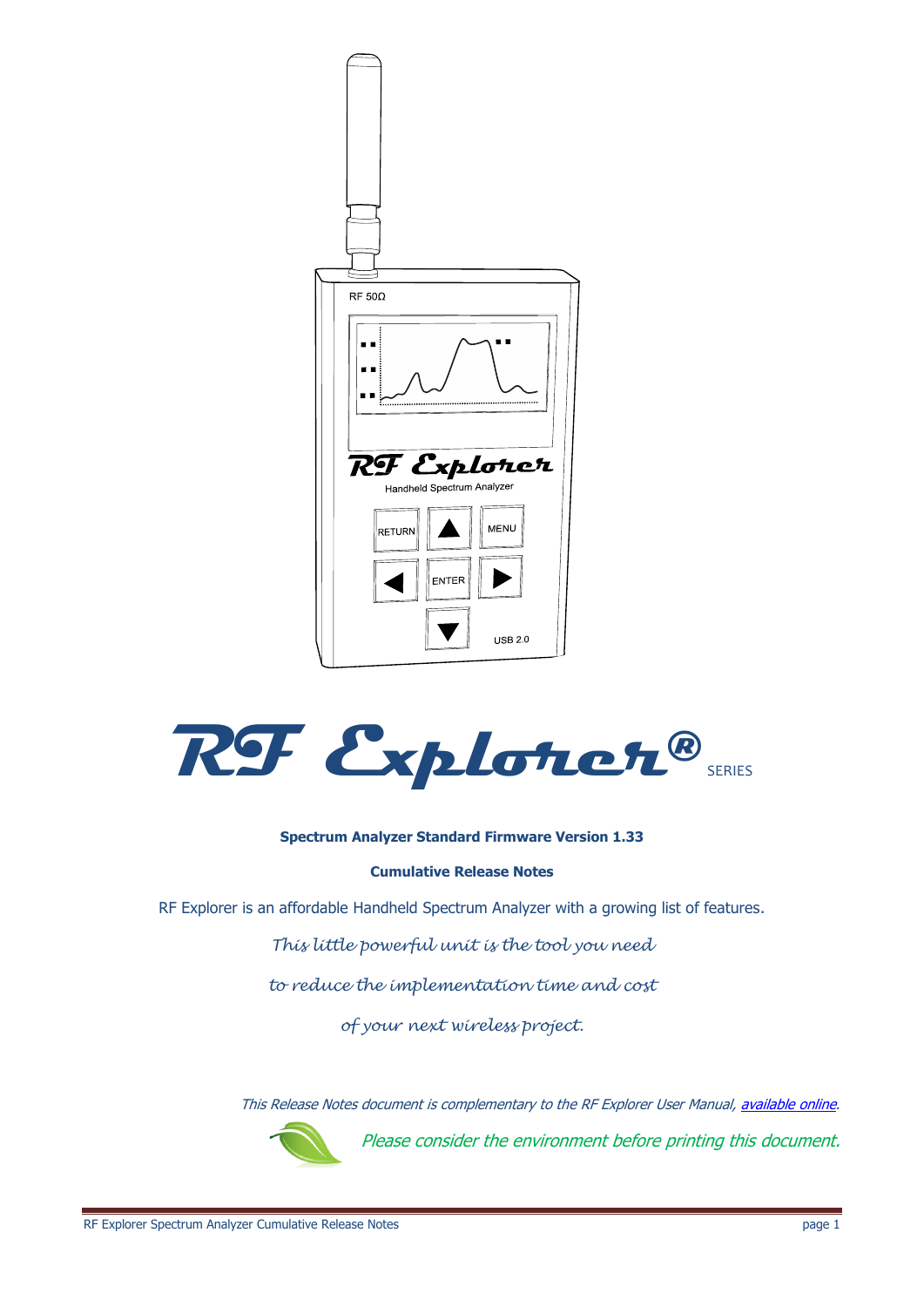### **Firmware Upgrade Instructions**

### --------- DO NOT USE THIS FIRMWARE IN A SIGNAL GENERATOR ---------

To upload this firmware, you must use the Uploader tool included in this software package. Firmware upgrade is a safe, simple process that can be repeated many times if something goes wrong. You can update firmware using Windows, Linux or MacOS X operating systems.

For more details on how to upload firmware into your device, please visit online guide:

#### [www.rf-explorer.com/upgrade](http://www.rf-explorer.com/upgrade)

### **License and registration**

This firmware upgrade tool requires registration and internet connection.

You must provide a valid registration email to receive an activation code for your computer. If you do not receive a valid email, check your spam folder. Privacy policy is available online at [www.rf](http://www.rf-explorer.com/privacy)[explorer.com/privacy](http://www.rf-explorer.com/privacy)

#### **Backup your presets**

If your device has stored Presets please use the Preset Tool to save them to a computer, and restore them after the upgrade in case any preset is lost.

For more details visit:<http://www.rf-explorer.com/preset>

#### **Firmware upgrade S/N troubleshooting**

The S/N upgrade is a required step for units coming from older firmware versions (prior to  $v1.12$ ) which had no visible Serial Number on screen. This is completed automatically and has been tested in thousands of units with success, but some may not complete correctly in first try.

Note: If the unit completes upgrade and remains on screen with "S/N Init..." message, please wait a few seconds to complete the upgrade.

If S/N upgrade fails for any reason to complete this step in the first try, please repeat the upgrade process once again.

Check in the CONFIG MENU of the RF Explorer device it is configured for 500Kbps or 2400bps same as you select in Firmware Update tool.

If fails after a couple of attempts, then please contact us at support@rf-explorer.com and provide us with:

- File RFExplorer\_Uploader.log available in the <My Documents> folder of your computer.
- Operating System version and confirmation you are connecting directly to USB port on your computer, not an intermediate USB hub.

If the problem persist, you can overcome this step by pressing ENTER when a small message shows up with <Press ENTER to Stop> next to "S/N Init..." on screen.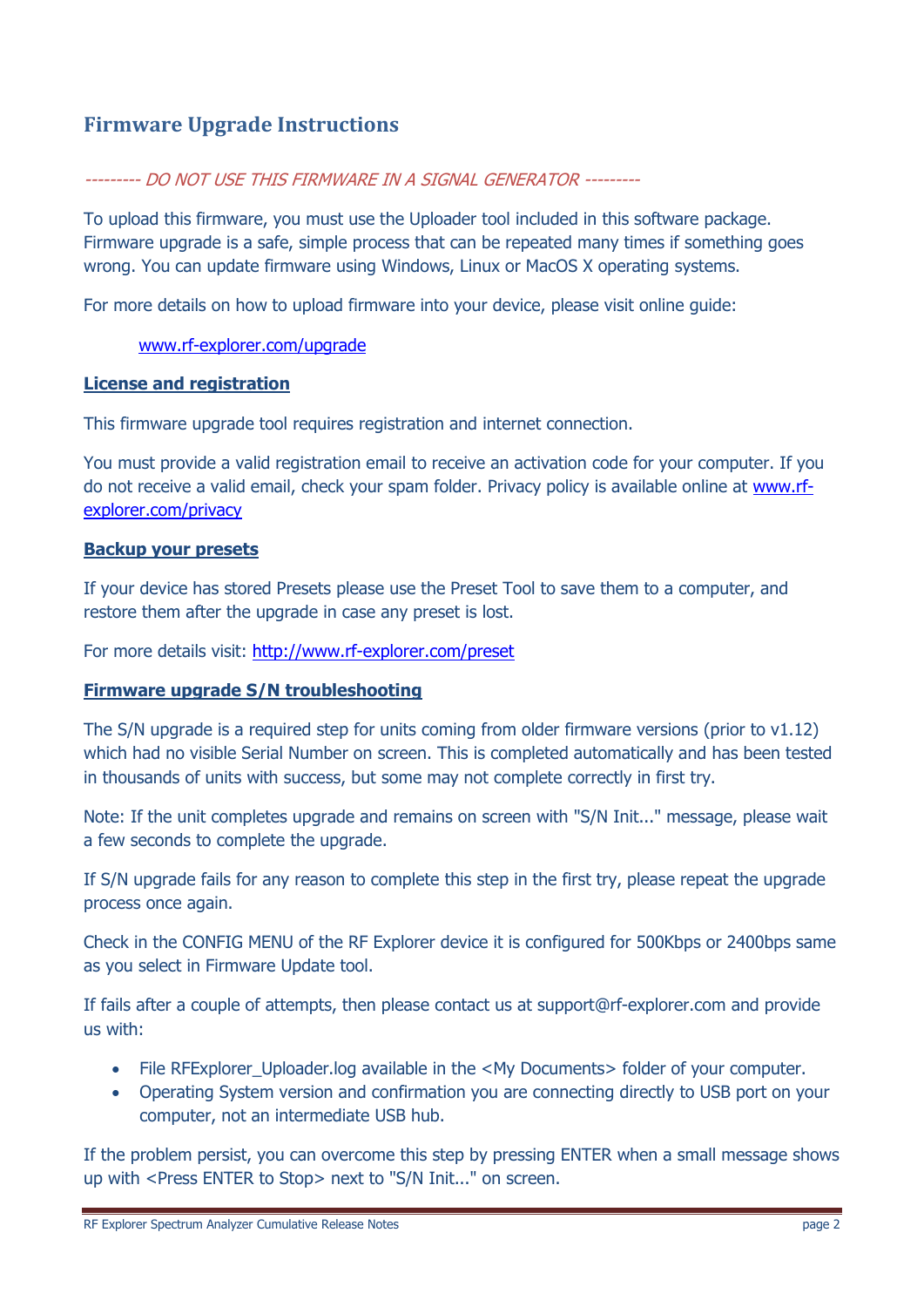Release date: CEST April 13, 2021

Fixes:

 A correction in battery configuration calculation in the Battery screen. Before this fix, the battery screen may produce a device restart in certain misconfiguration cases.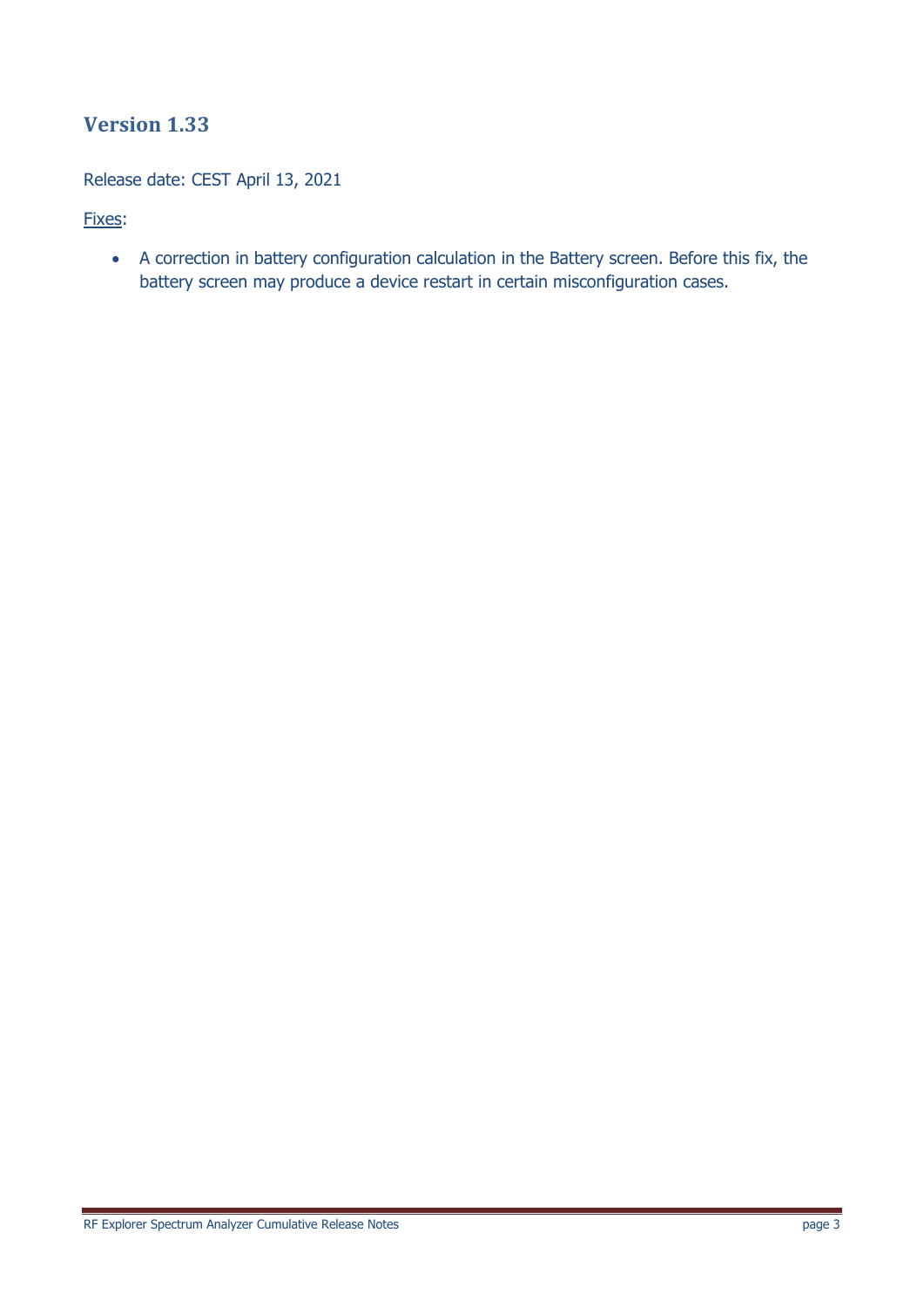Release date: CEST January 28, 2021

Fixes:

An updated battery calibration code to increase accuracy on low battery conditions.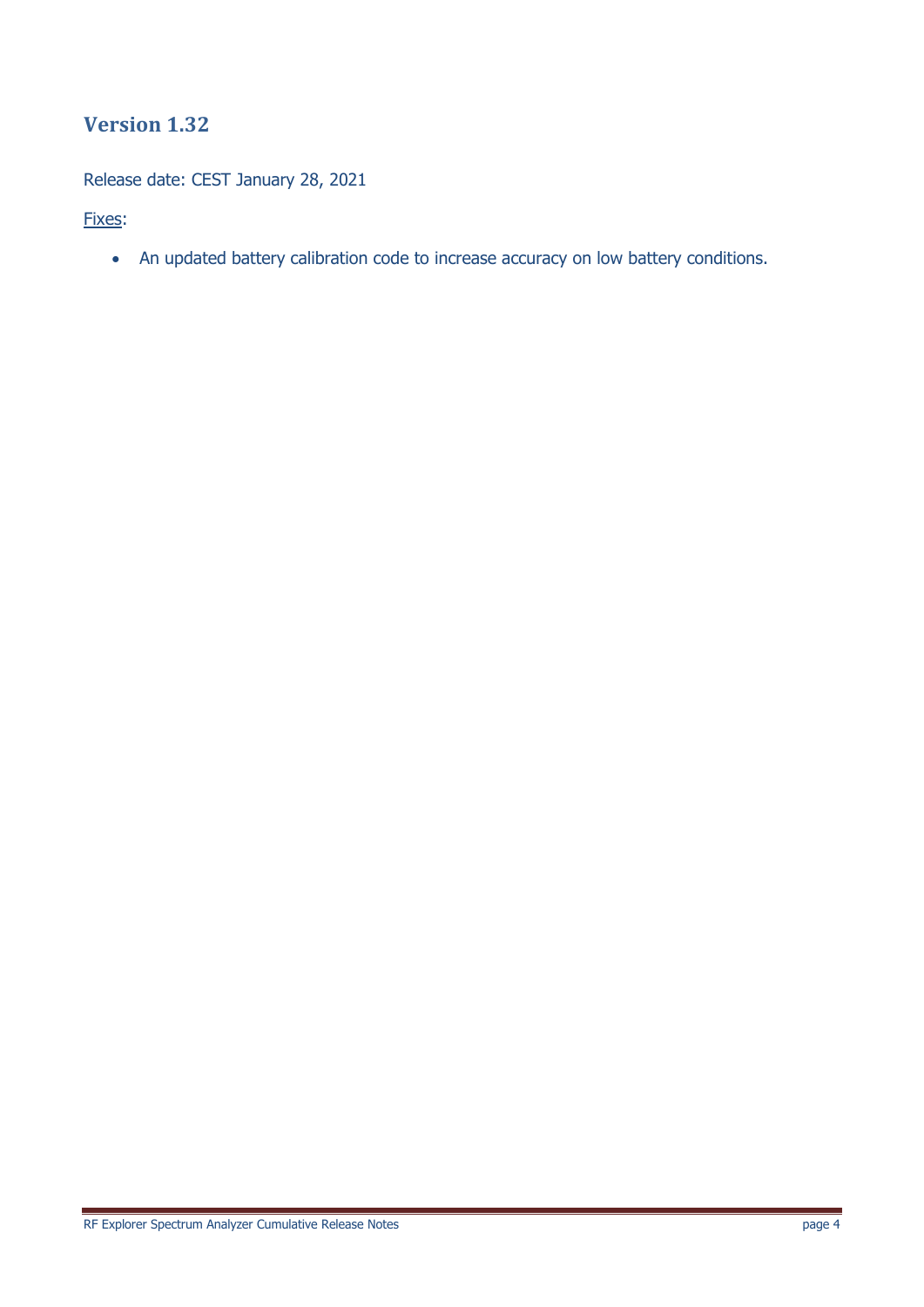Release date: CEST June 25, 2020

### **Enhancements:**

- WiFi for 5GHz band now offers all channels.
	- o To see them on the LCD screen, use the LEFT-RIGHT buttons to iterate through the different channels, it will show 13 channels at a time from a total of 28 available channels.
	- o To see them on a computer, use latest versions of RF Explorer Touch and RF Explorer for Windows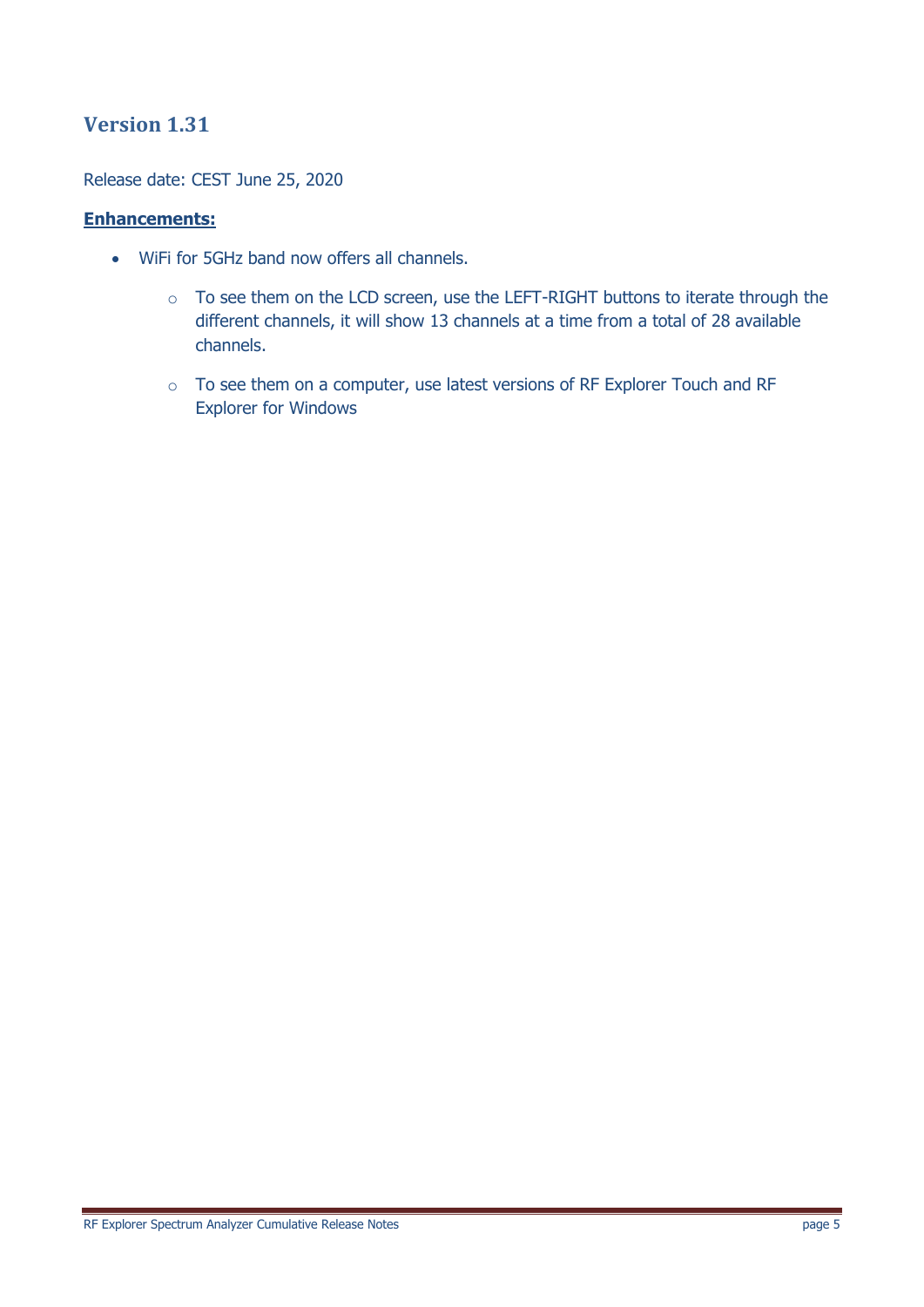Release date: CEST April 5, 2019

### **Enhancements:**

- Tracking SNA speed improved, in most scenarios the tracking is now 300% faster than in previous version. The faster speed is a great improvement to get a closer to real-time tracking SNA response.
- Improved battery level charge and calibration algorithm
- Internal USB communication buffer is now reset when using RETURN button in the Spectrum Analyzer screen. If the unit becomes unresponsive when connected to a computer, you can try using the RETURN button rather than disconnect/reconnect step.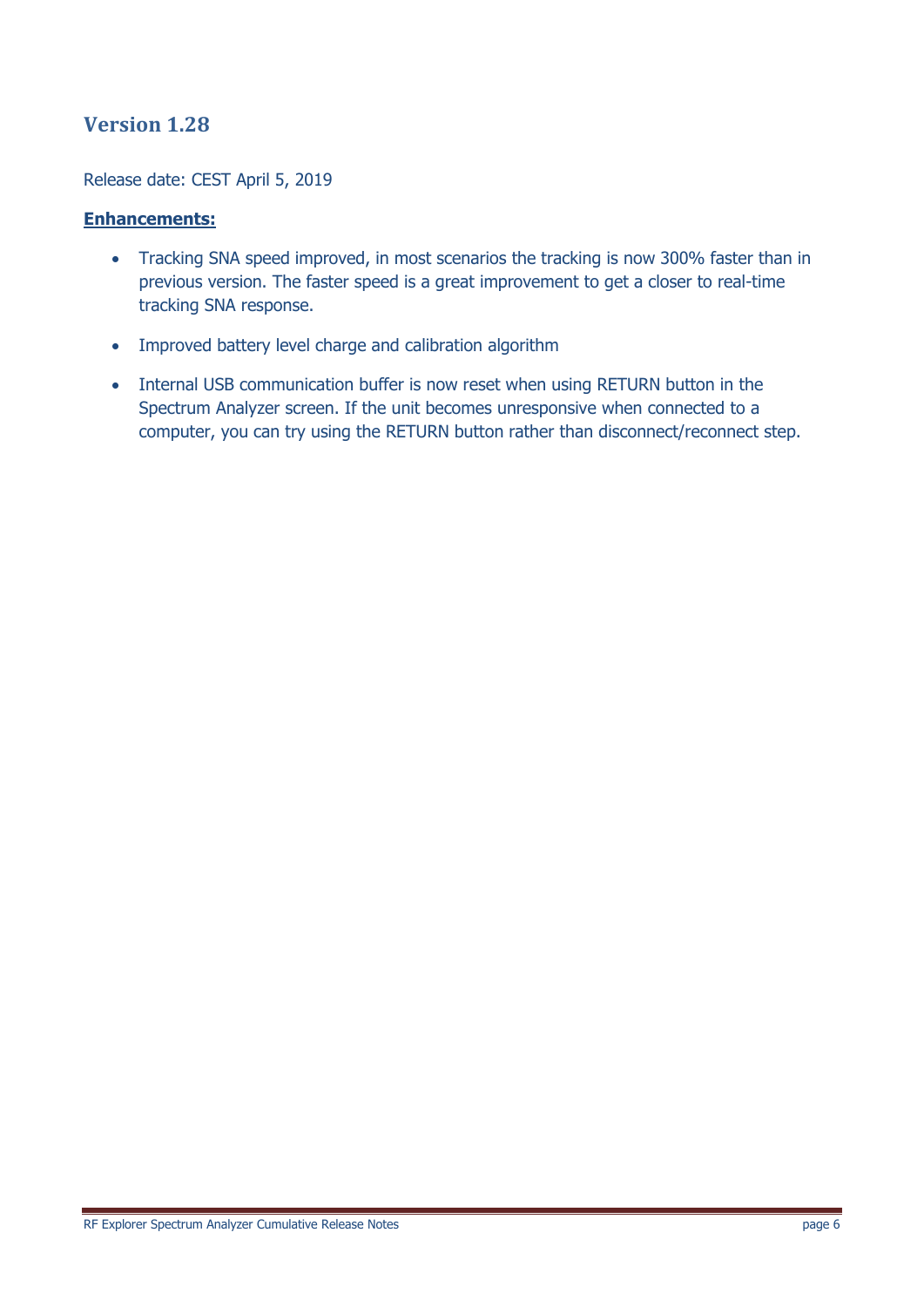Release date: CET May 8, 2018

### **Enhancements:**

- Enabled PRESET menu, including compatibility with RF Explorer Preset Manager see description below. This is only enabled on models with Expansion board attached – you can add an expansion board to your RF Explorer if required.
- Fixed problem where large OffsetDB value could distort Top/Bottom dBm readings on device screen.
- Fixed problem where Frequency Menu could incorrectly locate cursor in certain models.
- Fixed problem where Start/Stop frequency could go out of range in certain models

### **Using PRESET**

A new menu is available with PRESET functionality.



- **Identifier**: Numerical index of the preset valid from 1-30
- **Description**: Descriptive text up to 12 characters long. An asterisk at the end is automatically added when the preset has actually some data stored. This description cannot be changed in the device, but RF Explorer Preset Manager application can do that from a Windows computer. More details in next page.
- Load: Action option to load stored preset values into current configuration, the menu screen is automatically closed
- **Save**: Action option to save current configuration into the selected preset this option cannot be undone, care should be taken to not overwrite another valid preset
- **Reset**: Action option to remove all values from selected preset and reset to unused state this option cannot be undone, care should be taken to not reset a valid preset
- **Frequency range**: when an active preset with data stored is selected, the last line of the screen shows the Start/Stop frequency range of the preset, to help on determining the specific preset configuration before using it. This line will be blank when an empty preset is selected.

Important: This menu has a very convenient shortcut: by clicking ENTER button on *Desc:* line, the menu will iteratively switch over the different presets with actual data stored, ignoring the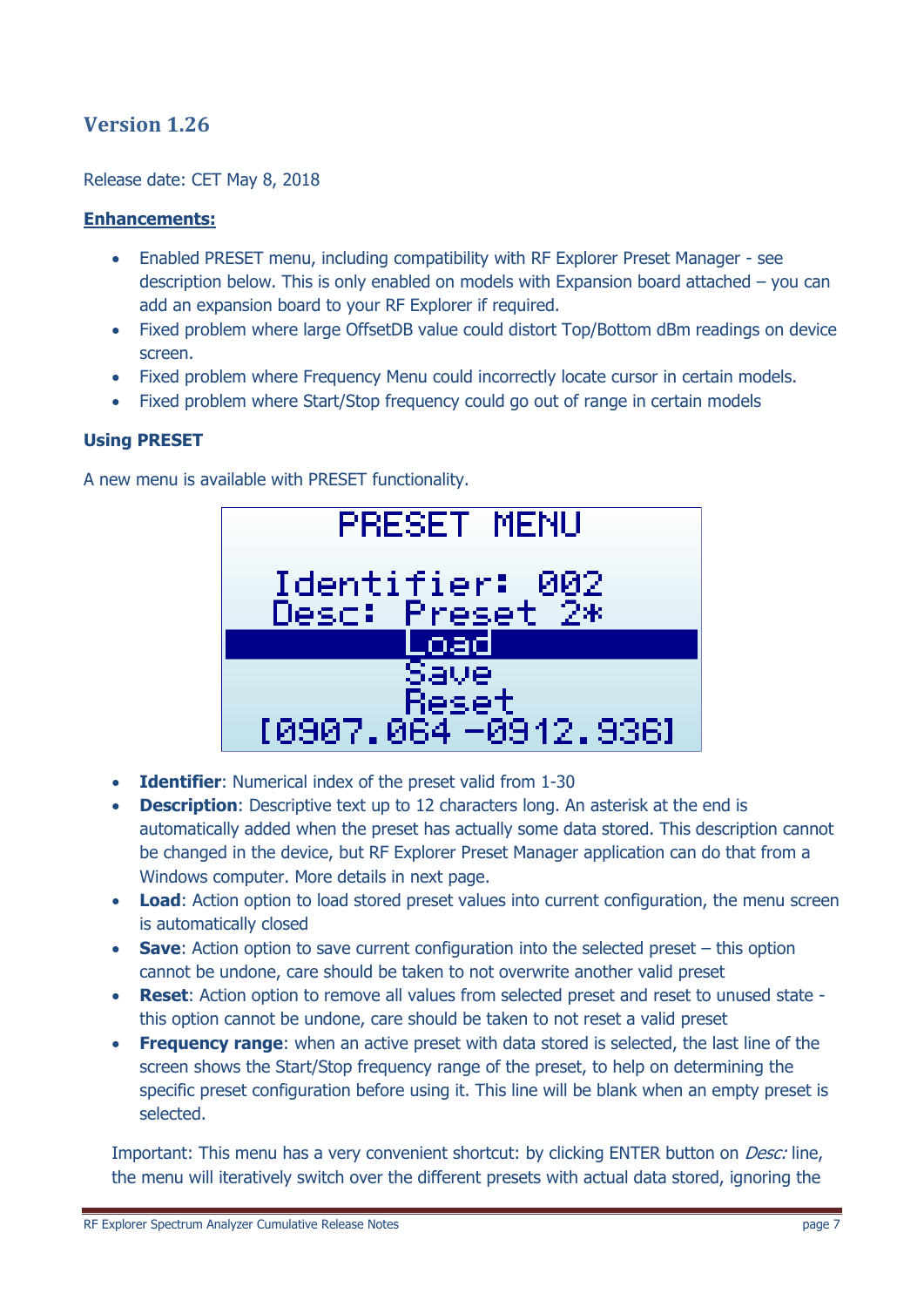unconfigured blank ones. This shortcut is faster than manually changing Identifier numbers one by one when you are looking to load a preset.

### **Using RF Explorer Preset Manager**

This is an included convenient tool to easily create and edit Presets from a Windows computer. It also includes the ability to define custom Description text for each preset.

Presets can be uploaded to / downloaded from the RF Explorer device using USB standard connection.

| RF Explorer Device Preset Utility                                                |                                                 |                   |                                                    |  |
|----------------------------------------------------------------------------------|-------------------------------------------------|-------------------|----------------------------------------------------|--|
| Select device Preset to operate, options are configurable<br>within device range |                                                 |                   |                                                    |  |
| $\div$<br>1<br><b>Preset</b><br>Preset Configuration                             | Preset:1                                        |                   | Reload All<br><b>Presets</b><br><b>From Device</b> |  |
| Use RF Module<br><b>Description Text</b><br><b>Start Frequency</b>               | Mainboard (left RF SMA)<br>Astra Sat<br>665.350 | <b>MHz</b>        | Update All<br>Presets<br><b>To Device</b>          |  |
| Stop Frequency<br>Amplitude Top                                                  | 667.950<br>35.00                                | <b>MHz</b><br>dBm | <b>Export Presets</b><br>to File                   |  |
| Amplitude Bottom<br><b>Calculator Mode</b>                                       | $-120.00$                                       | dBm               | <b>Import Presets</b><br>from File                 |  |
| <b>Calculator Iterations</b>                                                     | Normal (realtime)<br>4                          |                   | <b>Reset Current</b><br>Preset                     |  |
| Marker Mode                                                                      | Peak                                            |                   | <b>Reset All</b><br>Presets                        |  |
| <b>Status</b><br>RF Explorer Connected<br>Presets: 5 - Error: 0                  |                                                 |                   | Help<br>Close                                      |  |
|                                                                                  |                                                 |                   |                                                    |  |

For more details please visit online help:<http://www.rf-explorer.com/preset>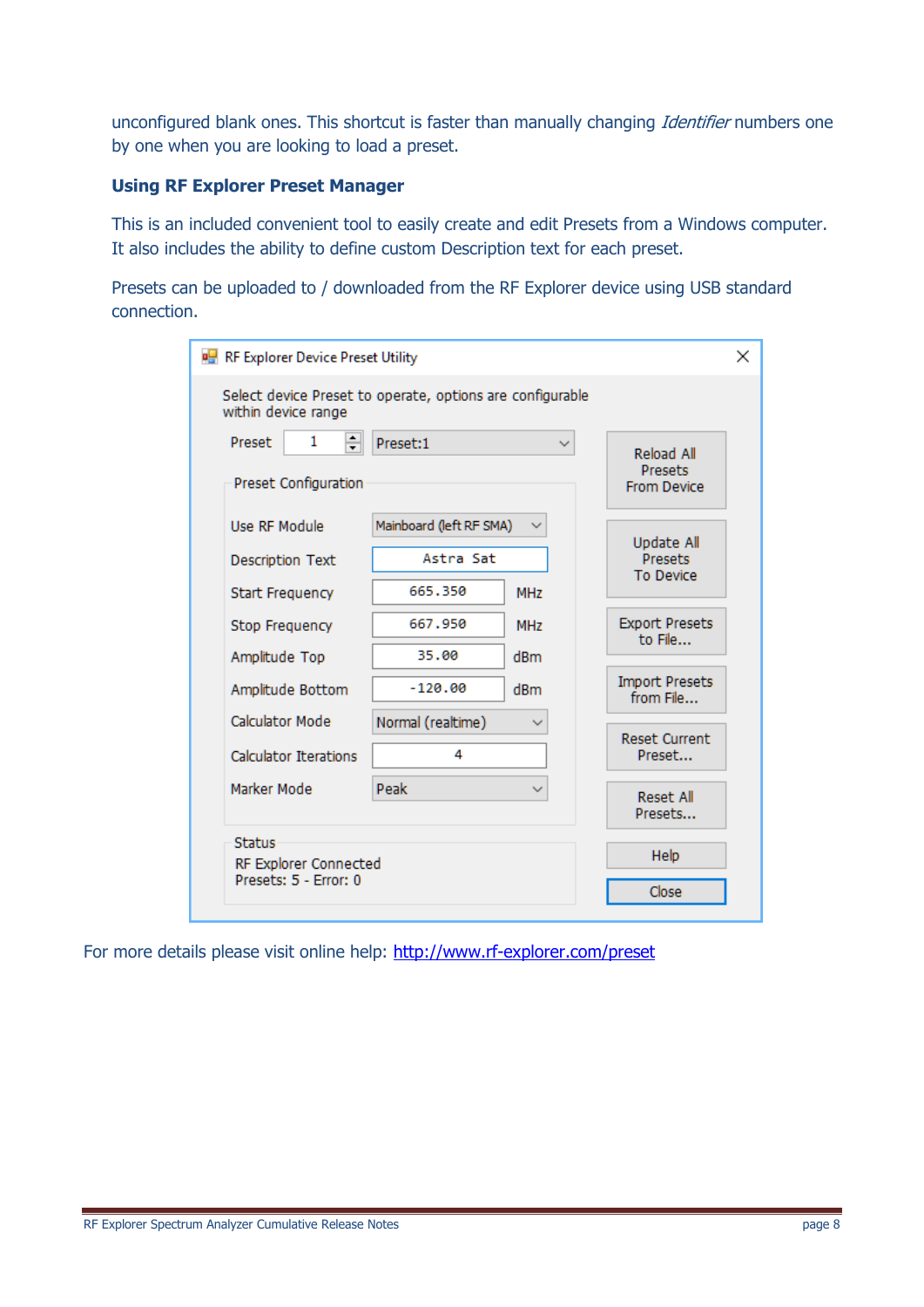### Release date: CET Sep 20, 2017

### Fixes:

- Fixed problems when connecting to WiFi analyzer mode in RF Explorer for Windows.
- Internal sweep data points are correctly processed as 112 points by default. Before this fix, some interface functions may incorrectly report 112 sweep steps which would lead to 113 points which is incorrect. All functions are now adjusted for 112 points / 111 steps.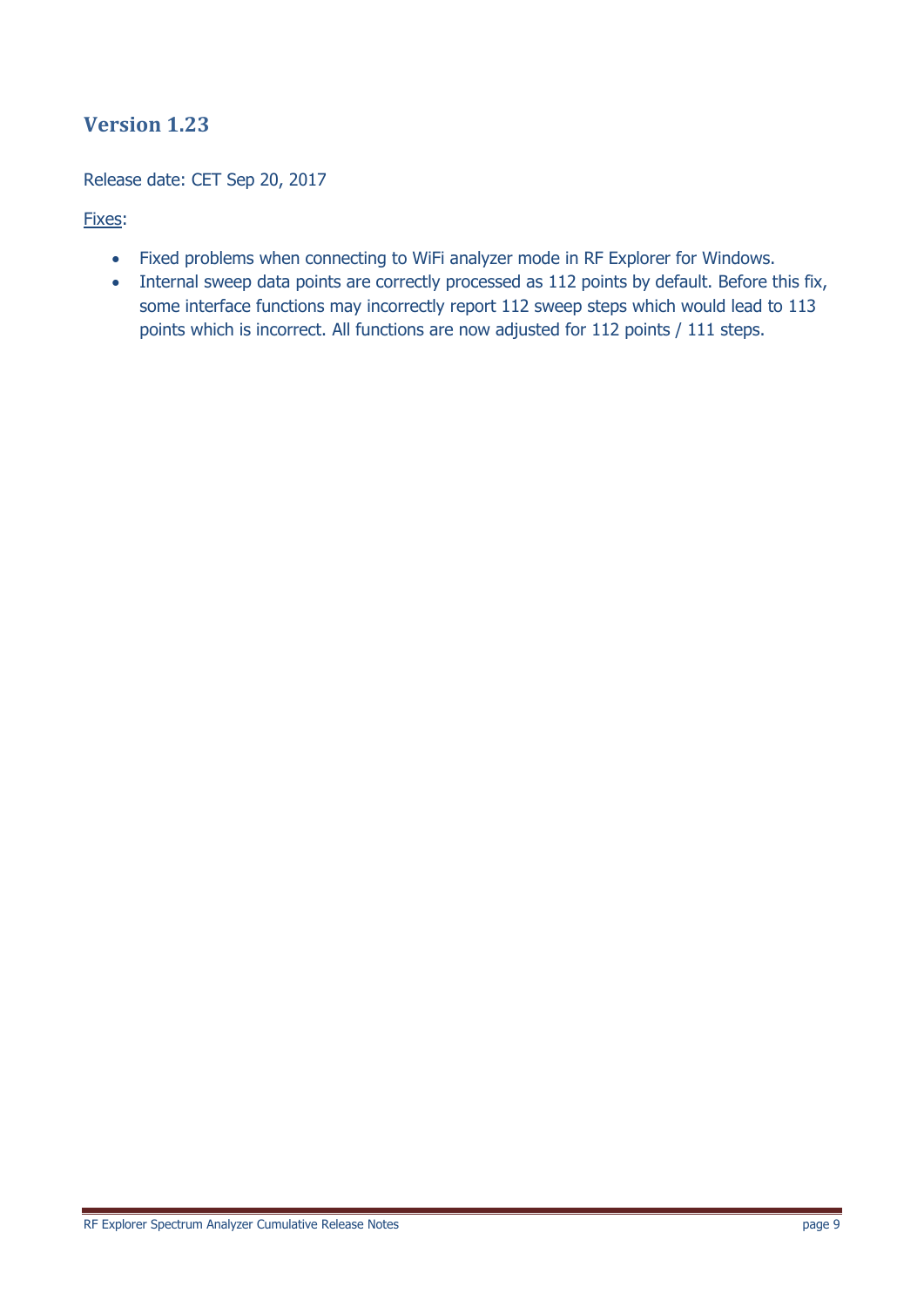Release date: CET June 19, 2017

Fixes:

- Resolved a problem where WiFi Analyzer in 2.4GHz may show incorrect channel numbers.
- Fixed a cursor position issue in FREQUENCY MENU affecting WSUB1G module (240-960MHz) while editing values.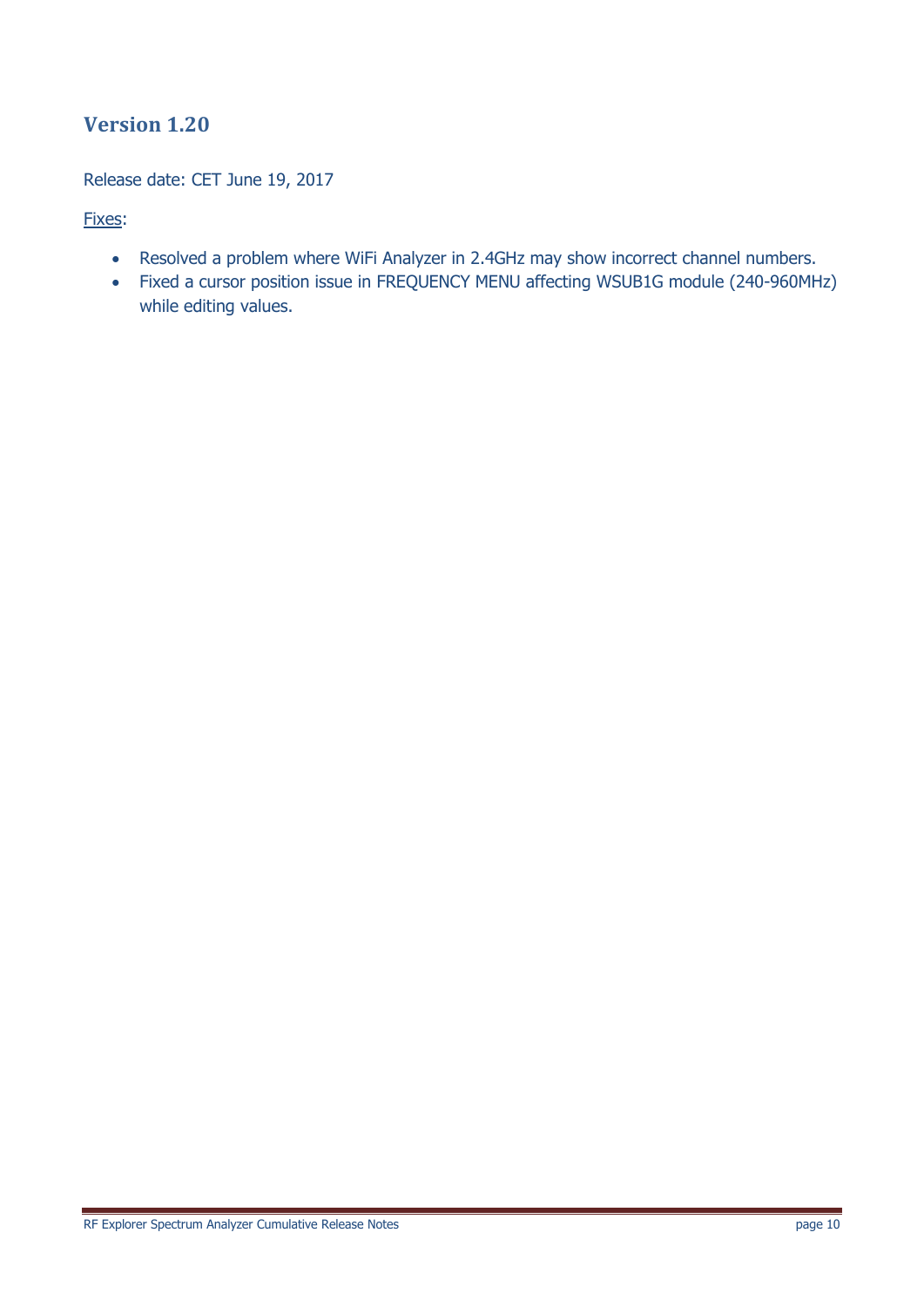Release date: CET March 10, 2017

Fixes:

 Resolved a problem where certain frequency setup combinations may lead to stability problems in SNA Tracking with RF Explorer Spectrum Analyzer.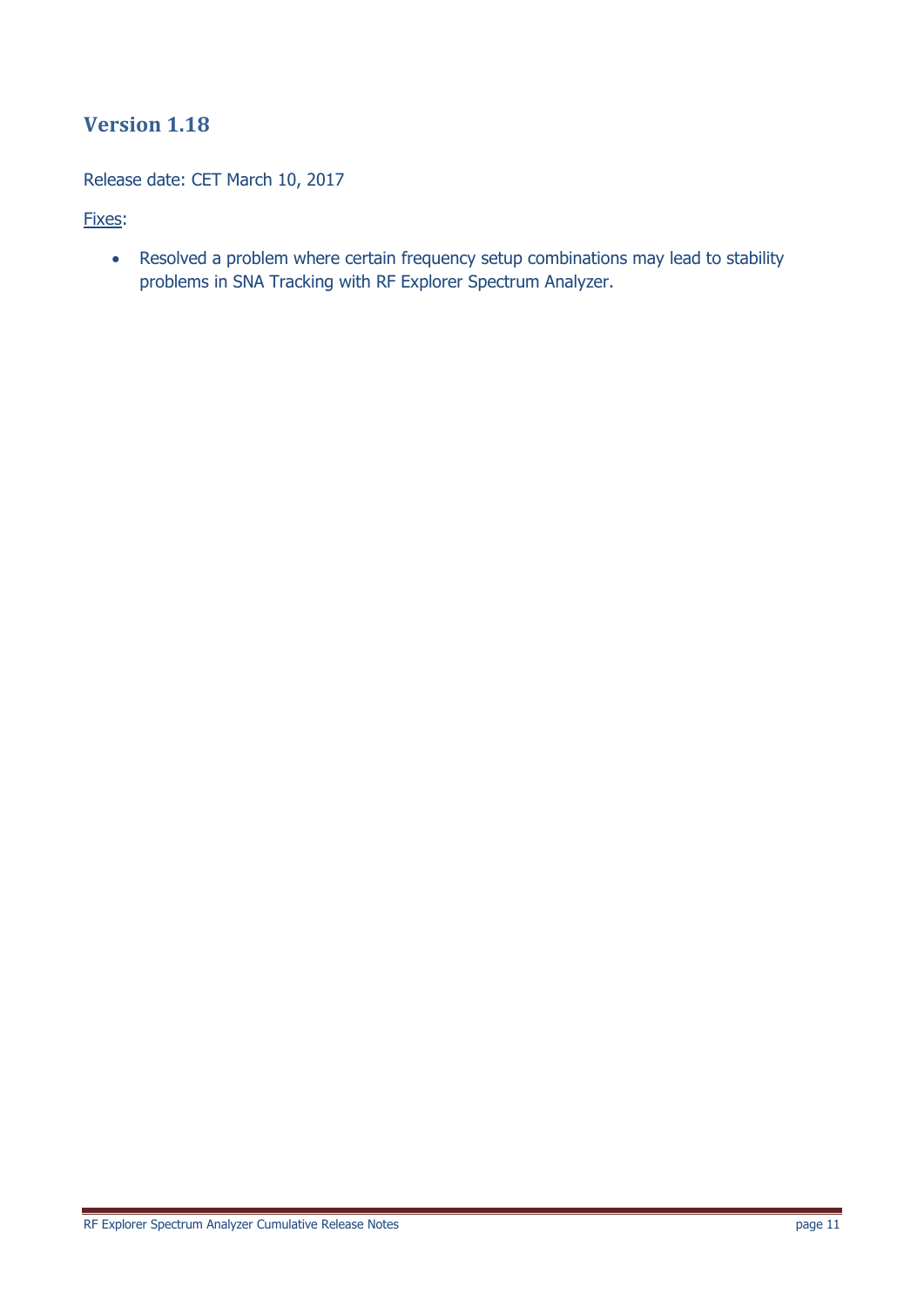### Release date: CET Feb 27, 2017

### Enhancements:

- Added dedicated charge and calibration Battery screen
- Enabled ASK/OOK Sniffer capabilities. This feature is only available from the RF Explorer for Windows application. Please check [www.rf-explorer.com/sniffer](http://www.rf-explorer.com/sniffer) for more details.
- Added an improvement to DSP algorithm for WSUB1G and 3G modules, it now correctly removes the potential spurs in some units at 30MHz multiple frequencies (leakage from LO crystal). With this fix, using DSP:Auto and DSP:Filter correctly removes these spurs if present.
- Improved RBW automatic filter selection, it has additional finer grade filter options to adjust better on some boundary conditions.
- Internal code refactoring to make room for additional capabilities coming un next releases
- Improved OPERATIONAL MODE menu to only show options relevant to the RF Explorer model, to avoid confusion. In earlier versions, all options (such as RF Generator or WiFi Analyzer) would be listed even if not available.

#### Fixes:

• Added code to ignore keypress when the unit is in Tracking SNA, Sniffer or Calibration mode. Before this fix, an accidental key press may stop the current workflow with unknown results.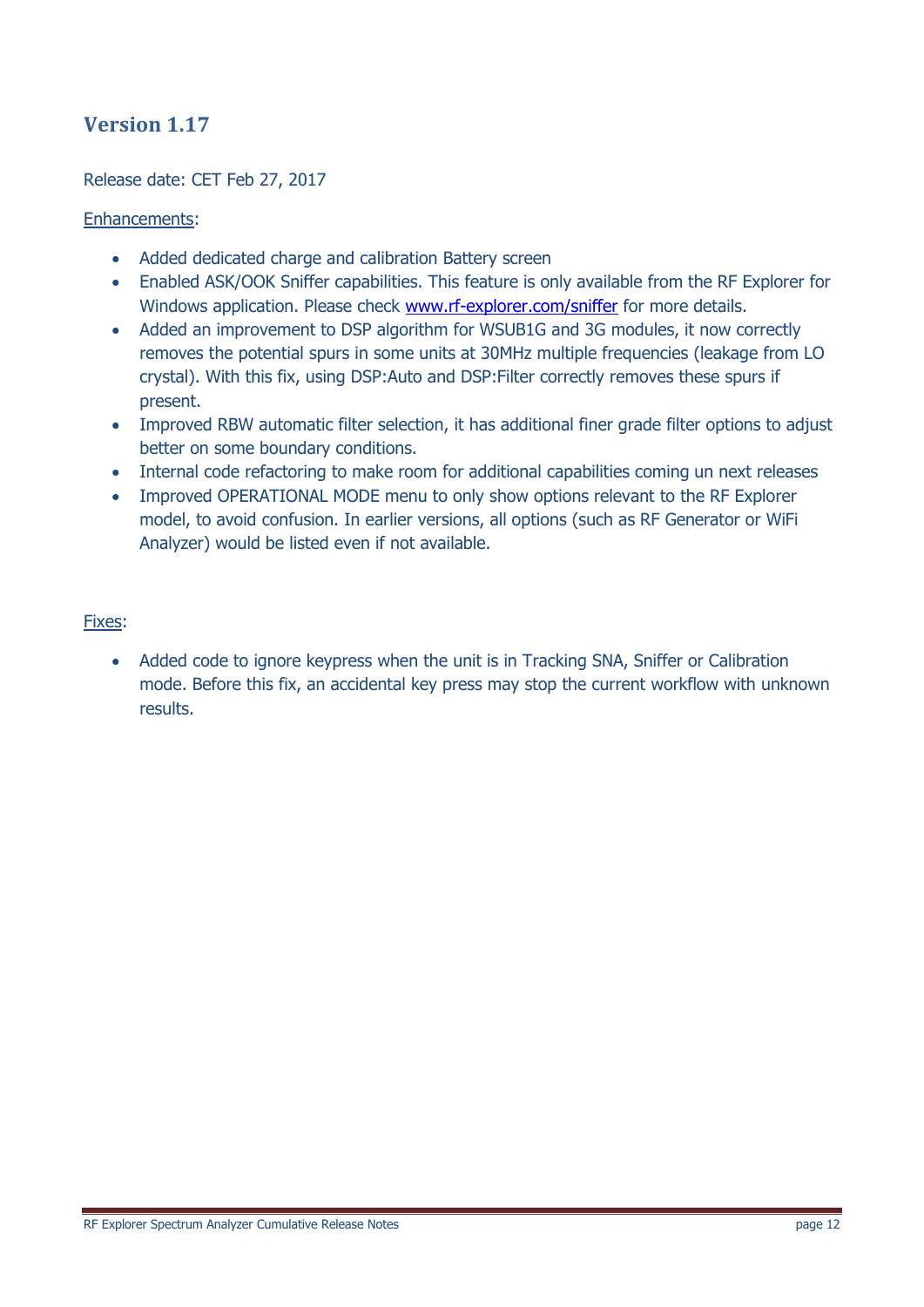Release date: CET July 8<sup>th</sup>, 2016

This is recommended release for all users of RF Explorer Spectrum Analyzer.

Fixes:

• Added dynamic support for automatic data cache in MaxHold mode. With this new feature, the MaxHold cache will refresh after a number of sweeps defined in Iterations parameter in ATTENUATOR MENU. Using this feature is convenient to prioritize fast signal capture (Iterations:16) or clean spur free capture for constant signals (Iterations:1)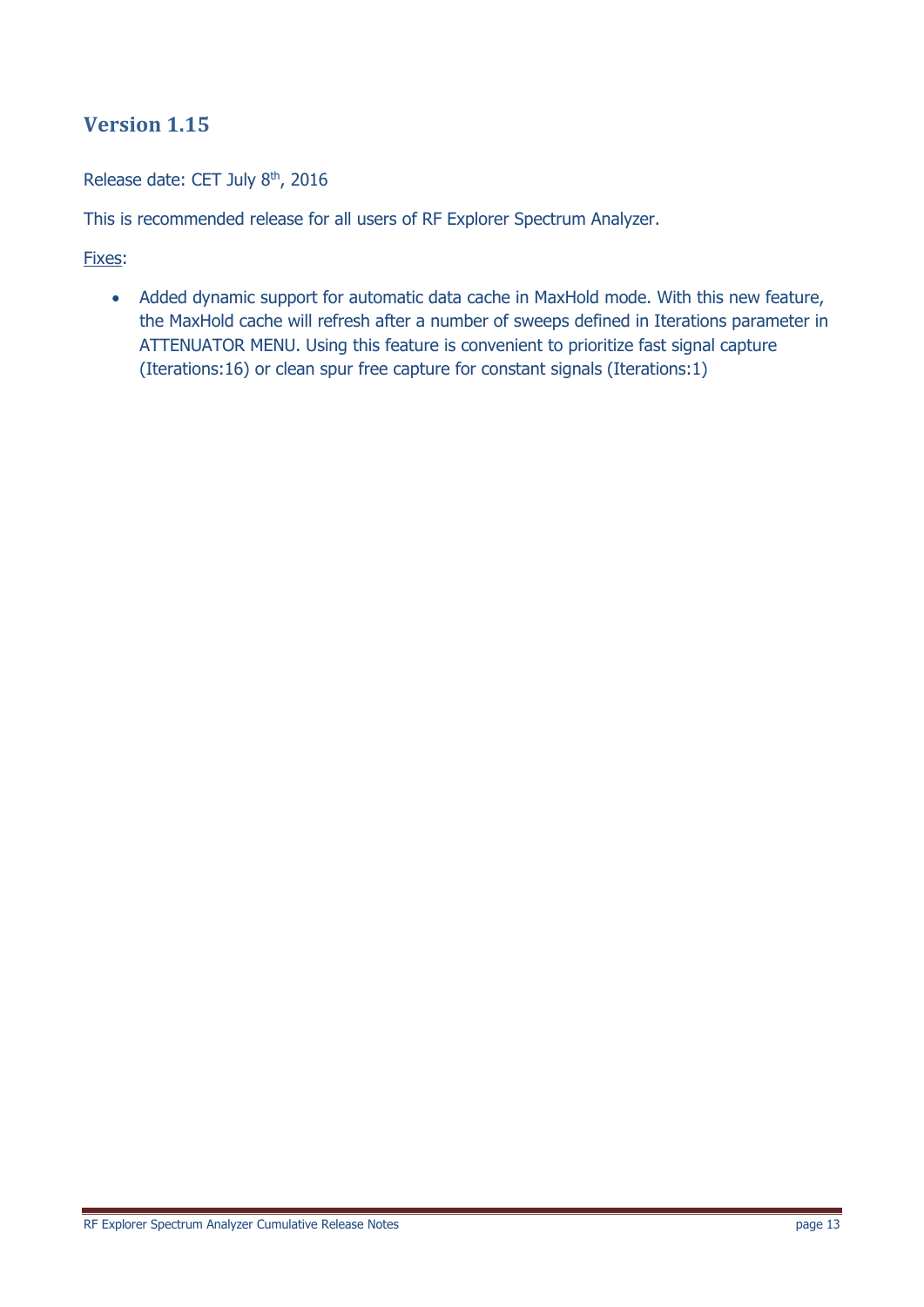### **Version 1.12B32**

### Release date: CET June 3rd, 2016

This is recommended release for all users of RF Explorer Spectrum Analyzer.

#### Enhancements:

Added support for Wifi Channels in 5GHz band:

| <b>Channel number</b> | <b>Center frequency</b> |  |
|-----------------------|-------------------------|--|
| 36                    | <b>5180 MHz</b>         |  |
| 40                    | <b>5200 MHz</b>         |  |
| 44                    | <b>5220 MHz</b>         |  |
| 48                    | 5240 MHz                |  |
| 52                    | <b>5260 MHz</b>         |  |
| 56                    | <b>5280 MHz</b>         |  |
| 60                    | 5300 MHz                |  |
| 64                    | 5320 MHz                |  |
| 149                   | <b>5745 MHz</b>         |  |
| 153                   | <b>5765 MHz</b>         |  |
| 157                   | 5785 MHz                |  |
| 161                   | <b>5805 MHz</b>         |  |
| 165                   | <b>5825 MHz</b>         |  |

- Support firmware upgrade in MacOS X and Linux using Mono libraries.
- Included protocol support for external calibration data
- Added support for RFEMWSUB3G internal calibration table details on how to use this will come in future RF Explorer for Windows release
- Added option to overcome "S/N Init" screen with a ENTER key press if does not complete for any reason (see troubleshooting at the end of this note).
- Unified firmware with support for all RF Explorer Spectrum Analyzer models, pending final test for release
- Support for 300MHz span in RF Explorer 6G and 600MHz span in RF Explorer 6G Combo.

#### Fixes:

- Resolved a problem with RF module switch power. Before this fix, the Combo units with two modules may not always power off the unused module correctly, leading to higher power consumption and RF false readings.
- Resolved a problem with WiFi Analyzer in 5GHz, when returning to Spectrum Analyzer mode may keep "Re-calibrating" on screen hang.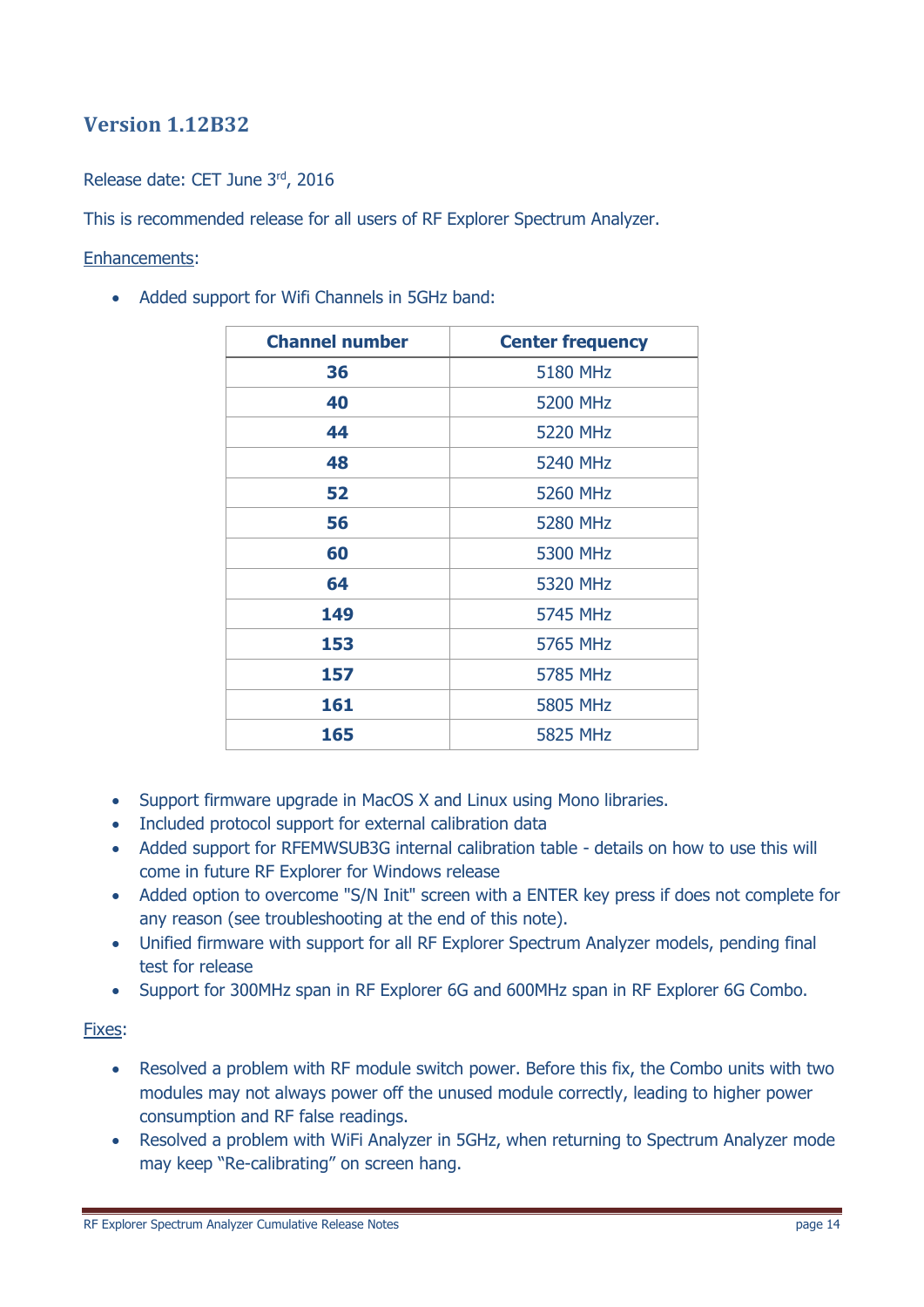- Resolved a problem where upgrades from older firmware versions than v1.10 may misconfigure the device model.
- Fixed amplitude connection refresh from Windows application to device. Before this fix was in place, amplitude top/bottom change from RF Explorer for Windows application was ignored by the device.
- Added extra delay to try to resolve lock frequency issues in user reported 6G unit
- Fix for certain WSUB3G calibration tables not working properly after upgrade
- Workaround for internal tolerance failure found in certain FLASH memory chips
- Fixes a screen lock problem sometimes in Analyzer mode when the Top dBm setting is very low and a high peak signal is detected
- Allow first digit of span to be edited
- Power on unit with RETURN button pressed will enable the main board module
- Added extra reset time for internal mixer in order to improve clean startup and avoid reported tuning issues
- Added asterisk (\*) symbol on Spectrum Analyzer screen as an signal if tuning issues are being detected by the unit
- Added check for RF Generator screen in 6G units to make sure it is not made available

This is stable and robust release, but still tagged as beta due to some ongoing development not yet made available. In a future final GA release you will get:

- Wifi Analyzer mode for 5GHz band (supported by 6G, 6G Combo and Wifi Combo units).
- Better noise floor flatness in 3G and 6G modules using a newly defined internal mixer frequency plan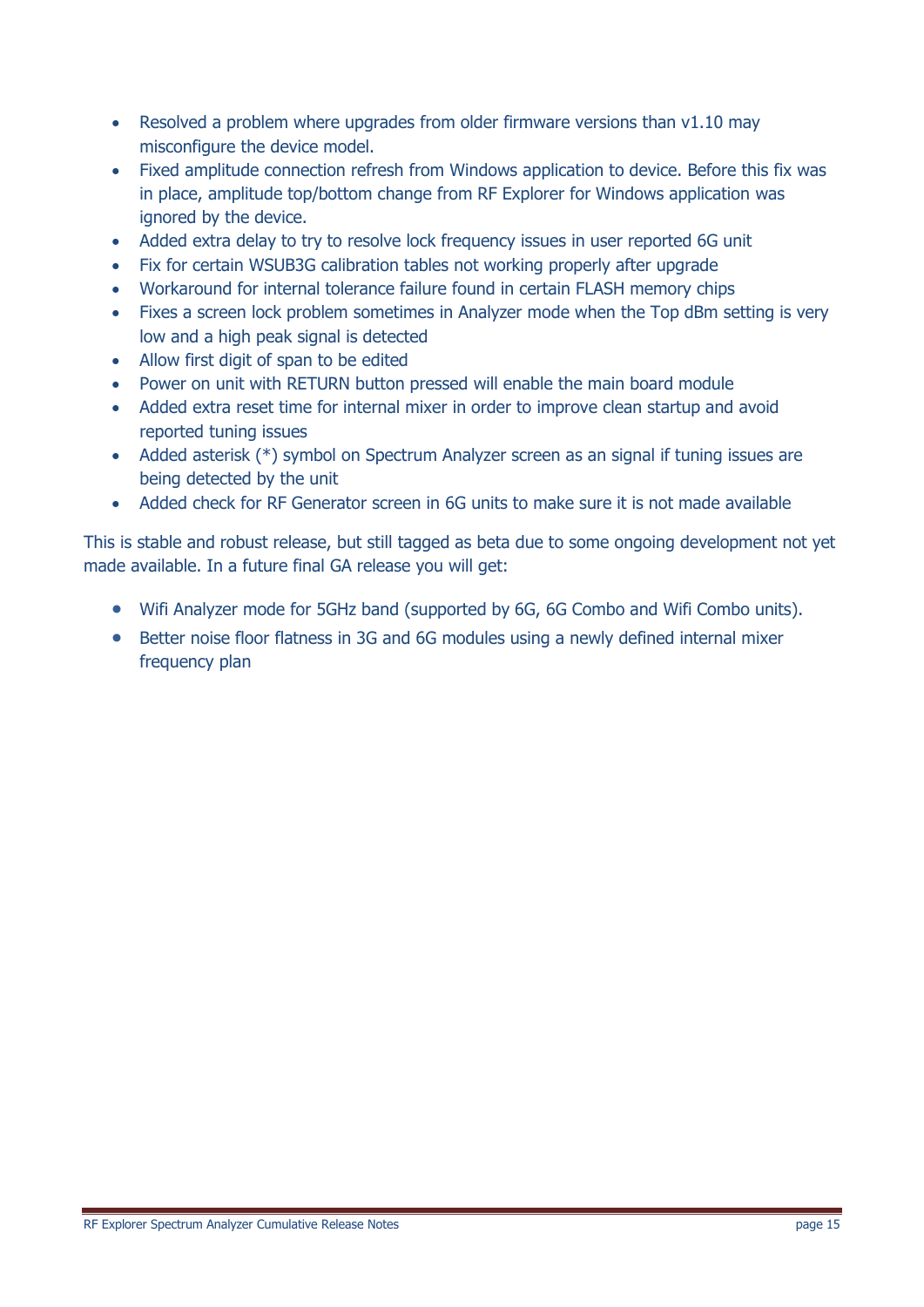# **License and Copyright**

RF Explorer is a registered trademark in EU, USA, China and other countries.

All rights, including copyright, patent related to the firmware, software, text, layout, graphics, video and audio material and artwork related to this firmware are owned or controlled by Nuri Ariel Rocholl Gullon (the "Right Owner") unless otherwise stated. Any unauthorized usage of these software, firmware, text, layout, graphics, video and audio shall deem violation of Right Owner's rights (Downloading activities by RF Explorer product users are hereby excluded).

The Firmware is licensed free for authorized persons including authorized suppliers, manufacturers, end-users etc., not sold. Unless applicable law gives you more rights despite this limitation, you may use the Firmware only as expressly permitted in this Statement. In doing so, you must comply with and not work around any technical limitations in the Firmware that only allow you to use them in certain ways or that limit what features are enabled.

Except as expressly authorized otherwise in this Statement you may **not** and agree **not** to:

- 1. **Reverse Engineering.** reverse engineer, decompile or disassemble the Firmware, or attempt to do so, except and only to the extent that the foregoing is: (i) permitted by applicable law; (ii) permitted by licensing terms governing the use of the opensource components that may be included with the Firmware; or (iii)authorized by Right Owner;
- 2. **Third Party Access.** publish, copy, rent, lease, or lend the Firmware;
- 3. **Legal Compliance.** access or use the Firmware in any way that is prohibited by applicable law, regulation, or governmental order or decree or that violates any rights of others;
- 4. **Technical Restrictions.** work around any technical restrictions or limitations in the Firmware; or
- 5. **Harmful Use.** When using Internet-based features of the Firmware, use those features in any way that could interfere with anyone else's use of them, or try to gain access to or use any service, data, account, or network, in an unauthorized manner.
- 6. **Modify the Device.** Modify the Firmware, the Apps or the chip on the Device on which they are running.